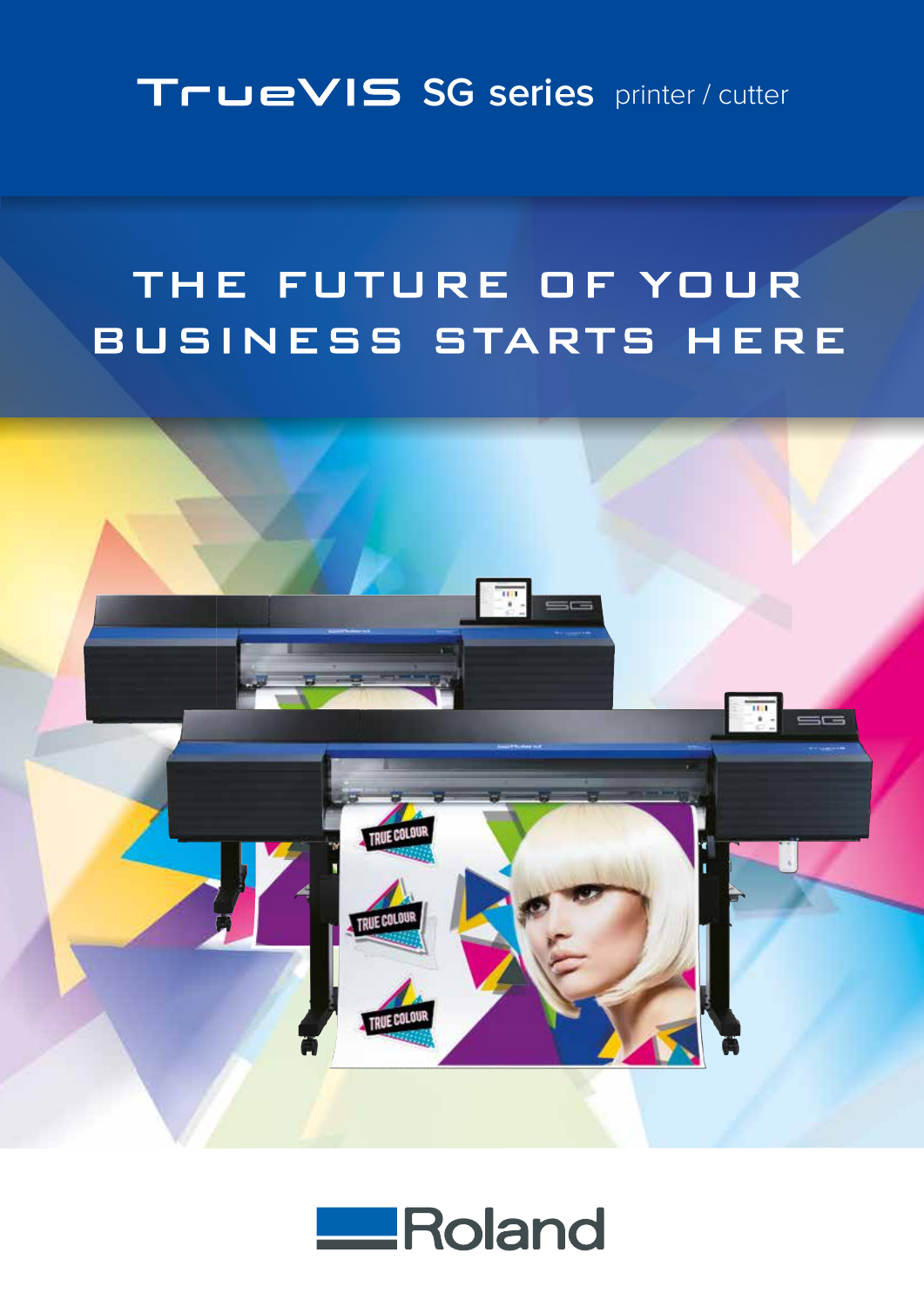# SG series **Finiter / cutter**

**Build an unbeatable business with the TrueVIS SG series integrated printer / cutters. The SG-540 and SG-300 deliver Roland DG's renowned quality, reliability and cutting-edge features, at an exceptional price.**

Representing an exciting new era in outstanding colour vibrancy and advanced print and cut functionality, the TrueVIS SG series includes user-friendly new features to optimise your wide format print production.

Whether you're just starting out or wanting to expand production, the TrueVIS SG series can help you get where you want to be.



#### **Wow your customers with stunning quality**

Produce amazingly vibrant output, a high gloss finish and uniform solid colours at impressive production speeds, through the combination of the lastest generation FlexFire printheads and TrueVIS INK.

TrueVIS INK has achieved strict GREENGUARD Gold certification which includes safety factors that ensure a product is acceptable for use in environments like schools and hospitals.

#### **Print and contour cut your way to more profit**

Our most advanced integrated print and cut technology, including the new cut carriage and blade holder, means you can produce more applications on multiple medias for an almost infinite range of money-making oportunities. Enabling amazing decal and perf cut graphics for signs, banners, stickers, garment personalisation, window, wall and vehicle graphics, plus much more.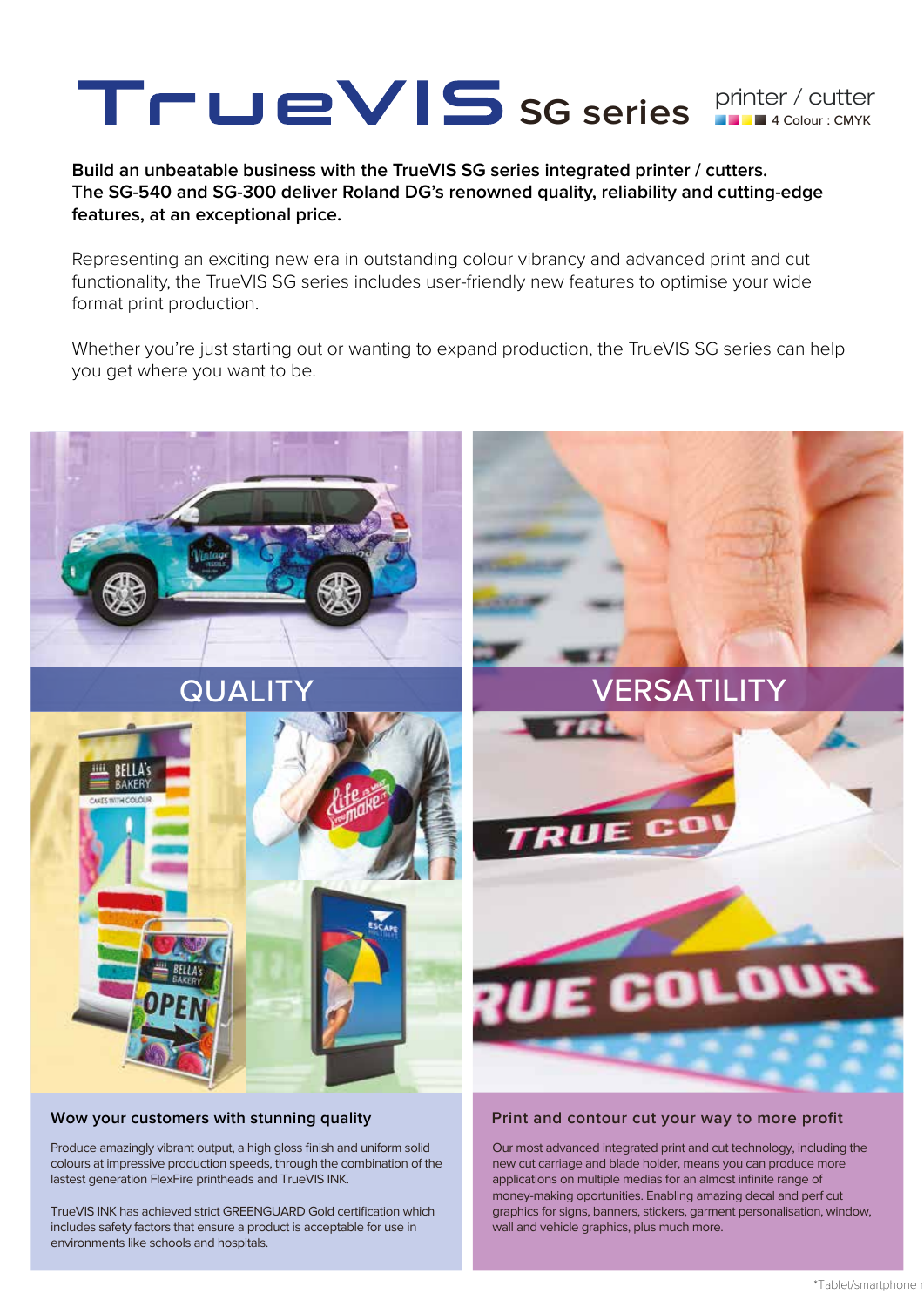

**SG-540** (1,371 mm wide)



(762 mm wide)



#### **Helpful technology for user-friendly operation**

Quick to set up and intuitive to operate, you can start making money from day one. The SG comes with smart new features that make it even easier and faster to deliver your output.

With the Roland DG Mobile Panel you can operate your SG remotely, to manage production, cleaning functions and queue test prints directly from your smartphone or tablet.<sup>\*</sup>

Powerful VersaWorks Dual RIP software, included with the SG, utilises PDF and PostScript engines to process complex files with transparencies, layers and other special effects. VersaWorks Dual also includes useful features such as nesting, tiling, variable data printing, step and repeat, predictive ink calculator and more as standard.



#### **Up to 60% faster\*\***

FlexFire printheads deliver more print per pass with exceptional quality. Integrated print and cut technology means that you can automatically print, reposition and cut graphics, all on the same device, removing the need for manual intervention. The SG's brilliant 'clean hands' ink system uses 500ml ink pouches which fit neatly and quickly into reusable holders for no mess and less waste.



#### **A sound investment which starts paying for itself, fast**

With an impressive price/performance ratio, the SG minimises the time it takes to pay back your investment. With integrated print and cut there is no need to invest in addtional space and no specialist electrical connections or adaptations are necessary. Plus, Roland DG devices have always been known to hold their value over time and the excellent build quality means you can rely on your SG now and in the years to come.